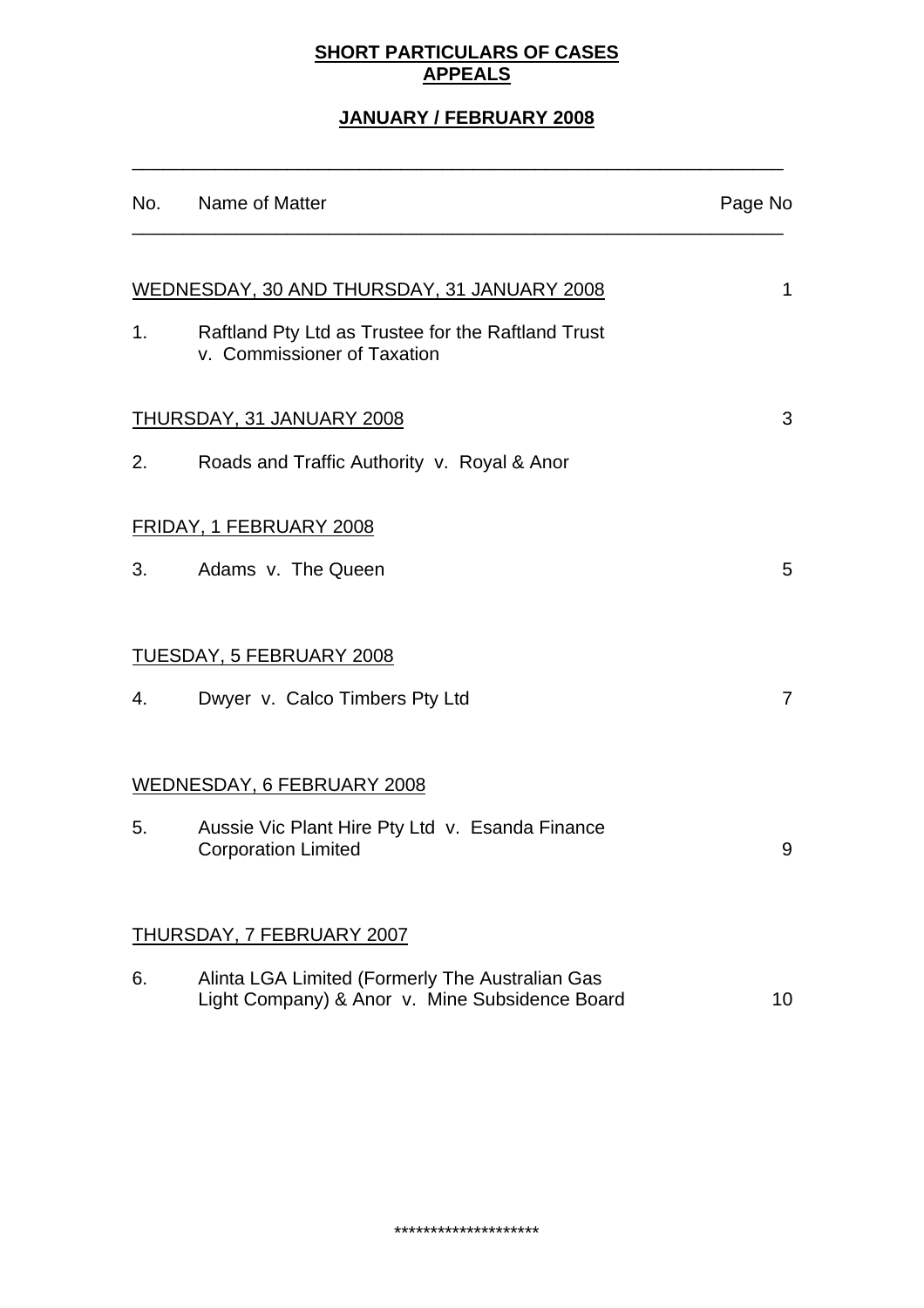### **RAFTLAND PTY LTD AS TRUSTEE OF THE RAFTLAND TRUST v. COMMISSIONER OF TAXATION (B11/2007)**

Court appealed from: Full Court of the Federal Court of Australia

Date of grant of leave: 21 June 2007

This matter concerns the application of section 100A of the *Income Tax Assessment Act* 1936 (Cth) ("the Act") to a particular series of transactions designed to minimise the appellant's tax liability. In 1995, the appellant company was acquired by interests owned by Brian, Martin and Stephen Heran and the Raftland Trust was settled, and another trust not previously associated with the Heran brothers' interests, E & M Unit Trust, was nominated as a "tertiary beneficiary" of the Raftland Trust. Several companies controlled by the Heran brothers were projected to make substantial profits, and Brian Heran had instructed his solicitor to "acquire" a trust which had tax losses from previous years and might be utilised so as to absorb the projected profits. E & M Unit Trust had accumulated tax losses of approximately \$4 million, and a "price" of \$250,000 for its acquisition was paid. The respondent assessed the tax liability for the appellant for the relevant tax years (1995, 1996 and 1997) on the basis that the Raftland Trust profits were taxable in Raftland's hands. The appellant lodged objections to those assessments, unsuccessfully, and appealed those objection decisions unsuccessfully to the Federal Court, which found (Kiefel J) that the transactions involving the E & M Unit Trust were a sham. Her Honour held that the E & M Unit Trust was not presently entitled to the income of the Raftland Trust (although the Heran brothers were), that the Heran brothers' entitlement arose out of a reimbursement agreement and that in the circumstances section 100A of the Act applied such that the appellant was correctly assessed under section 99A of the Act.

The Full Court of the Federal Court (Dowsett, Conti and Edmonds JJ) dismissed the appellant's appeal. Edmonds J wrote the leading judgment. His Honour found that the question was not whether the transactions were a sham, but whether the appellant had established that the tax assessed was excessive. His Honour concluded that the transactions were genuine, that the E & M Unit Trust had a present entitlement to the income of the Raftland Trust as beneficiary of that trust and that entitlement arose out of a reimbursement agreement. However, his Honour also held, applying subsection 100A (3A) of the Act, that there was on the facts no income of the interposed trust (that is, the E & M Trust) for distribution because of the general rule in *Upton v Browne* (1884) 26 Ch D 588, that, absent a contrary intention in the trust instrument, losses must be made up out of income of subsequent years and not out of capital. Accordingly, section100A(3A) denied the application of section 100A(1) in relation to that reimbursement agreement and therefore the E & M Trust was deemed not presently entitled to the income of the Raftland Trust. Accordingly, his Honour held that the assessment made was not established by the appellant to have been excessive. Except for a small adjustment made in respect of one of the relevant years (a conclusion not challenged in this appeal), his Honour did not disturb the orders of Kiefel J, including orders as to penalties assessed on the basis that the taxpayer had been "reckless" in the preparation of its return, but gave no reasoning for not disturbing the latter order, a conclusion which the appellant challenges in this appeal.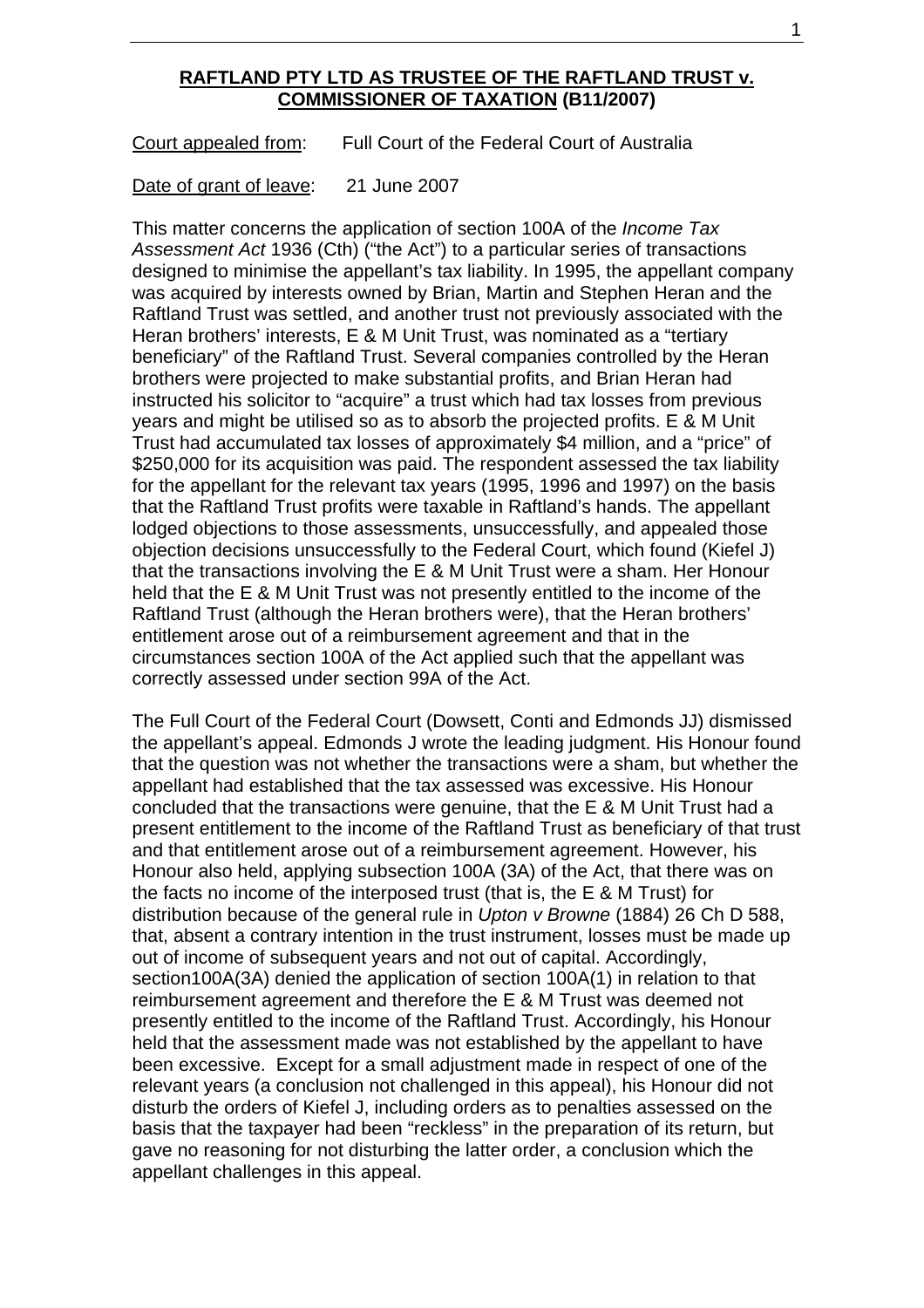The grounds of appeal include:

- The proper interpretation and application of section 100A of the Act;
- Whether the rule in *Upton v Browne* should be overruled or not followed in the circumstances of these transactions and on a proper interpretation of the trust instrument;
- Whether the Full Court of the Federal Court erred by applying an incorrect test of "recklessness" in section 22H of the Act.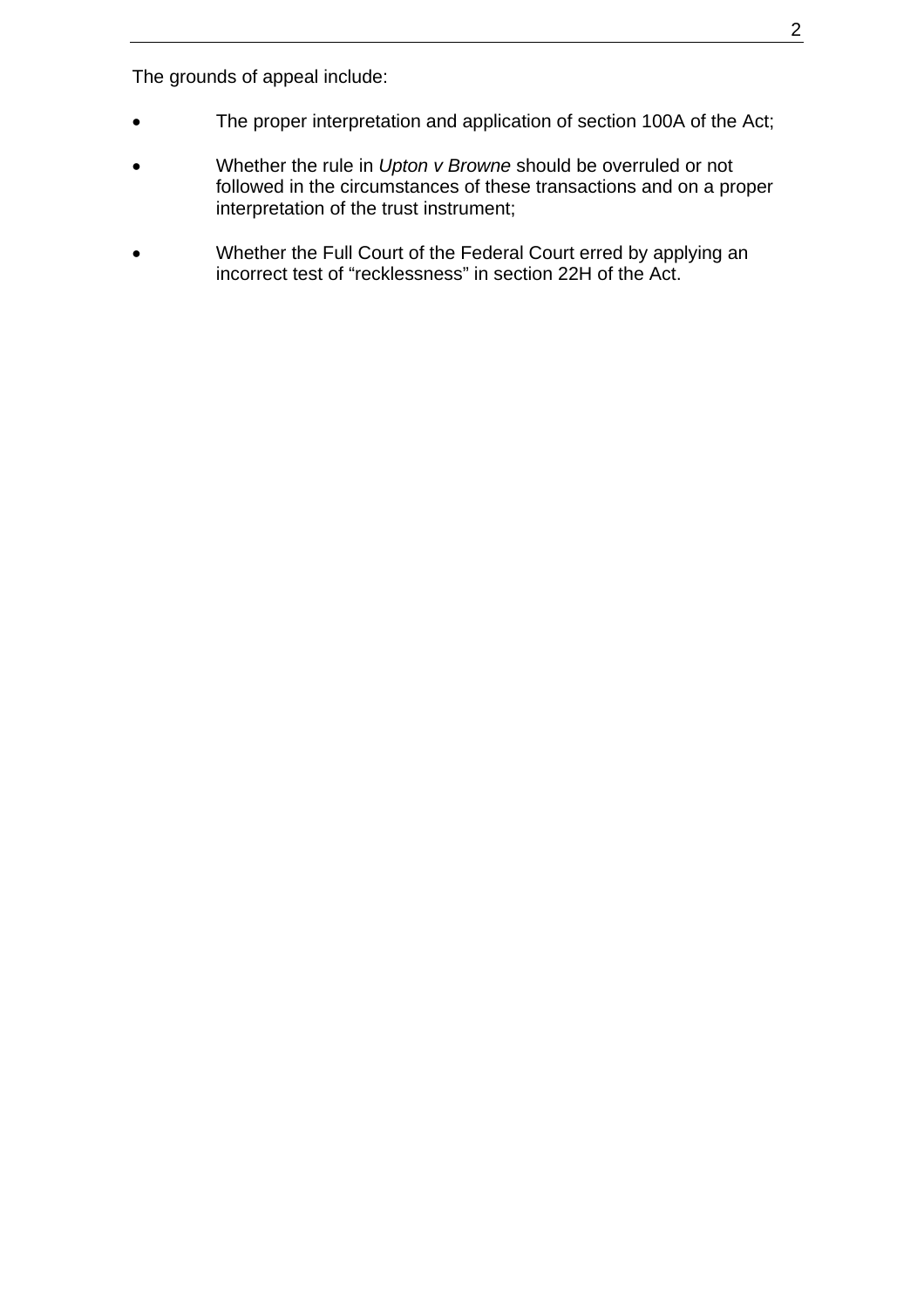## **ROADS AND TRAFFIC AUTHORITY v ROYAL & ANOR (S517/2007)**

Court appealed from: New South Wales Court of Appeal

Date of judgment: 4 April 2007

Date of grant of special leave: 5 October 2007

On 12 March 2001 Mr George Smurthwaite was seriously injured in a car crash at Herons Creek, New South Wales. At the time he was driving his car in an easterly direction across the intersection of the Pacific Highway and Bago/Boyds Roads ("the intersection"), with Boyds Road being a continuation of Bago Road. Mr Royal was driving in a northerly direction on the Pacific Highway. Both men were familiar with the road.

Immediately before the accident, Mr Smurthwaite had stopped at the stop sign at the intersection. It was possible however that he failed to see the traffic travelling north along the Pacific Highway due to a dip in the road just south of that intersection. Mr Royal was travelling at 105 kph when he collided with the side of Mr Smurthwaite's vehicle, towards the rear door. Relevantly, the Roads and Traffic Authority ("RTA") designed and constructed the intersection. It also had the care, control and management of the roads in question.

On 7 February 2007 Judge Phelan held that Mr Royal was the primary cause of the accident, with Mr Smurthwaite's contributory negligence assessed at onethird. His Honour however found that there was no negligence on the RTA's part, despite the intersection being a known "black-spot". This was because the RTA had taken some steps to address the problem. Damages for Mr Smurthwaite were assessed at \$871,019.60.

Upon appeal Mr Royal did not seek to challenge the finding of negligence against him. He did however seek to challenge the apportionment of liability. In relation to the appeal from the dismissal of his cross-claim against the RTA, Mr Royal also sought an order that the RTA contribute 80% of the amount he was ordered to pay Mr Smurthwaite, together with 80% of Mr Smurthwaite's legal costs. One of the main issues on appeal therefore was whether the RTA had been negligent in the design of the intersection.

On 4 April 2007 the Court of Appeal (Santow and Tobias JJA, Basten JA dissenting) allowed Mr Royal's appeal in part. Their Honours found that there was no basis for reapportioning liability as between Mr Royal and Mr Smurthwaite. With respect to the cross-appeal however, the majority held that the RTA had breached its duty of care in failing to remedy a known "black spot". They further found that that Mr Royal's supervening conduct did not break the chain of causation.

Justice Basten however concurred with Judge Phelan's conclusion that any inadequacies in the design of the intersection did not contribute to the accident in a causative sense.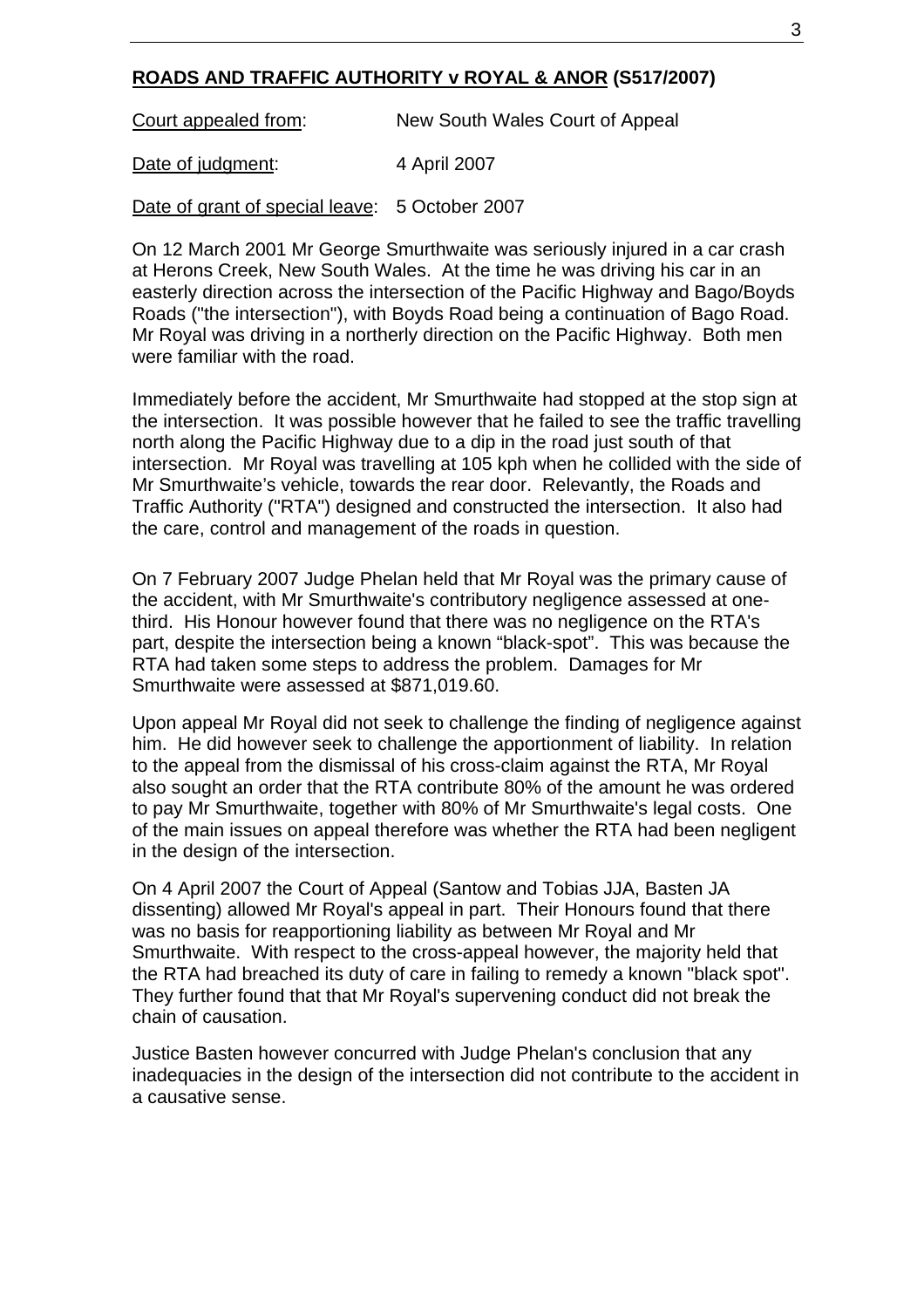The grounds of appeal are:

- Accepting that the RTA owed Mr Smurthwaite a duty of care and accepting further that RTA breached that duty of care, the harm suffered by Mr Smurthwaite was not caused by that breach.
- The Court of Appeal erred in finding that the damage suffered by Mr Smurthwaite was caused otherwise than by the acts and omissions of Mr Smurthwaite and Mr Royal.
- The Court of Appeal erred in finding that it was entitled to interfere with the findings of the trial judge on causation.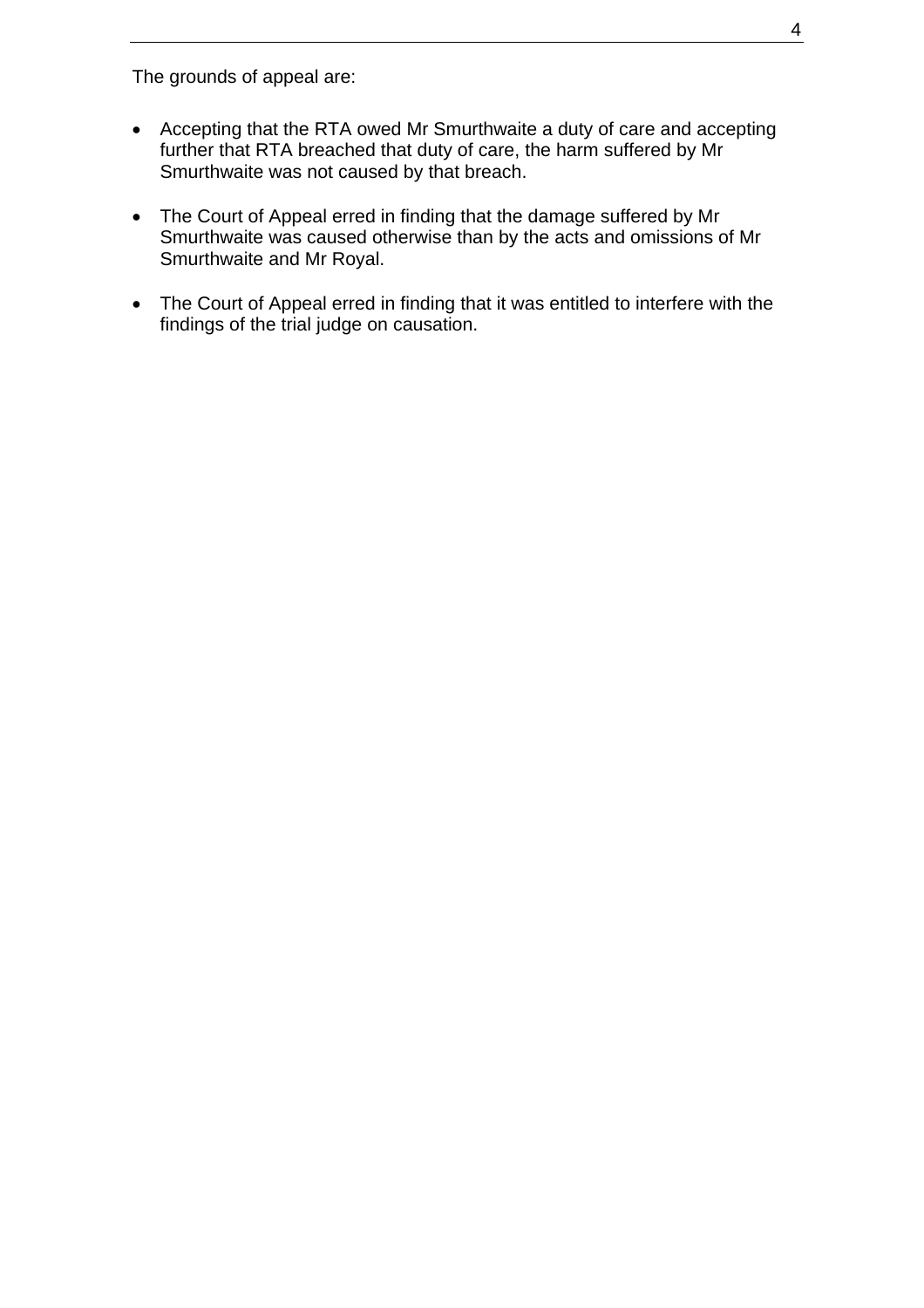#### **ADAMS v THE QUEEN (M121/2007)**

Court appealed from:Court of Appeal of the Supreme Court of Victoria Date of judgment:2 April 2007

Date special leave granted: 5 October 2007

The appellant was found guilty after a trial of one count of possession of a prohibited import, namely 19.927 kilograms of a mixture containing 8.916 kilograms of ecstasy. That amount was substantially in excess of the commercial quantity of that drug.

The Crown case was that one Gojevski arrived in Melbourne from the USA and was closely connected with the importation of two temperature-controlled freight containers, in the floor of which was concealed a substantial quantity of ecstasy. Gojevski was involved in removing the ecstasy from the first container. The second container arrived in December 2003 and it was the Crown case that the appellant came to Melbourne from the USA as a replacement for Gojevski. He located and arranged delivery of the second container to a factory. He had in his possession specifications of the container, including a handwritten reference to a drill bit of a size that would be used to drill away the rivets in the floor of the container where the drugs were located.

In sentencing the appellant, Judge Duckett noted the seriousness of the offending and that the appellant's role in relation to the very large quantity of drugs was a significant one. His Honour noted the importance of deterrence as being the primary sentencing consideration and that imprisonment was likely to be served in Australia, which would impose additional hardship. The appellant was sentenced to 9 years imprisonment with a 7 year non-parole period. In the Court of Appeal one of the appellant's contentions was that the sentencing judge erred in equating the drug ecstasy with heroin for sentencing purposes. The Court (Buchanan, Vincent and Nettle JJA) rejected all of the appellant's grounds.

In this Court, the appellant submits that the Court of Appeal was in error in failing to find that the sentencing judge erred by equating the drug ecstasy with heroin; in particular, that the Court of Appeal erred by applying the reasoning found in *R v Pidoto and O'Dea* [2006] VSCA 185 to the *Customs Act* 1901 (Cth). The sentencing judge handed down the sentence before the judgment of the Court of Appeal in *R v Pidoto and O'Dea* [2006] VSCA 185. The Court of Appeal in *Pidoto* had held that as a matter of statutory construction the harmfulness of a drug was irrelevant to the exercise of the sentencing discretion when sentencing for offences of trafficking in drugs of dependence contrary to the *Drugs, Poisons and Controlled Substances Act* 1981 (Vic). The appellant submits that *Pidoto* was wrongly decided and is inconsistent with a decision of this Court in *Ibbs v The Queen* (1987) 163 CLR 447, in particular that when an offence is defined to include any of several categories of conduct, the heinousness of the conduct in a particular case depends not on the statute defining the offence but on the facts of the case.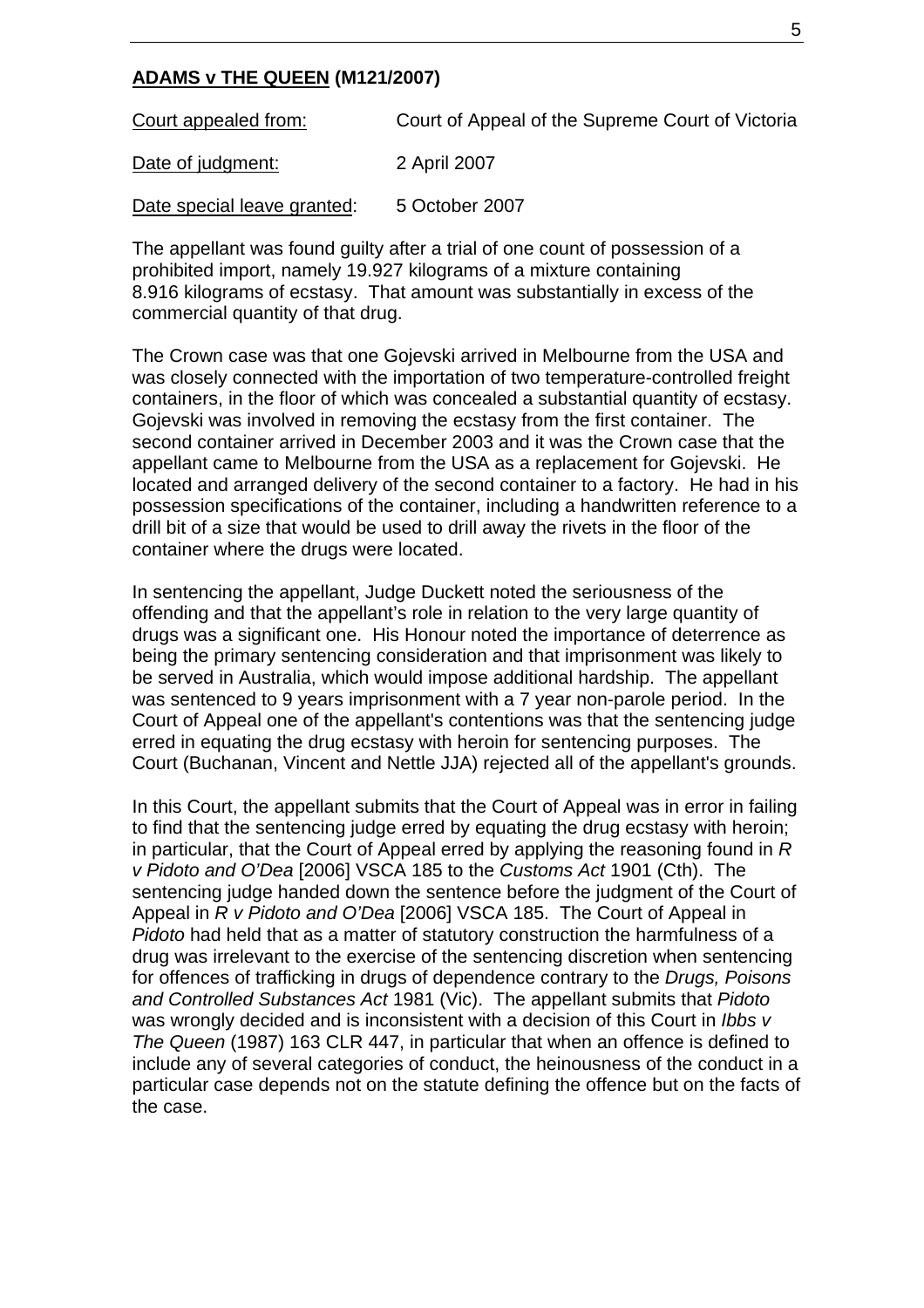The ground of appeal is:

• The Court below erred in failing to find that the sentencing judge erred by equating the drug ecstasy with heroin, and, in particular, the Court below erred by applying the reasoning found in *R v Pidoto & O'Dea* (2006) 14 VR 249 to the *Customs Act* 1901 (Cth).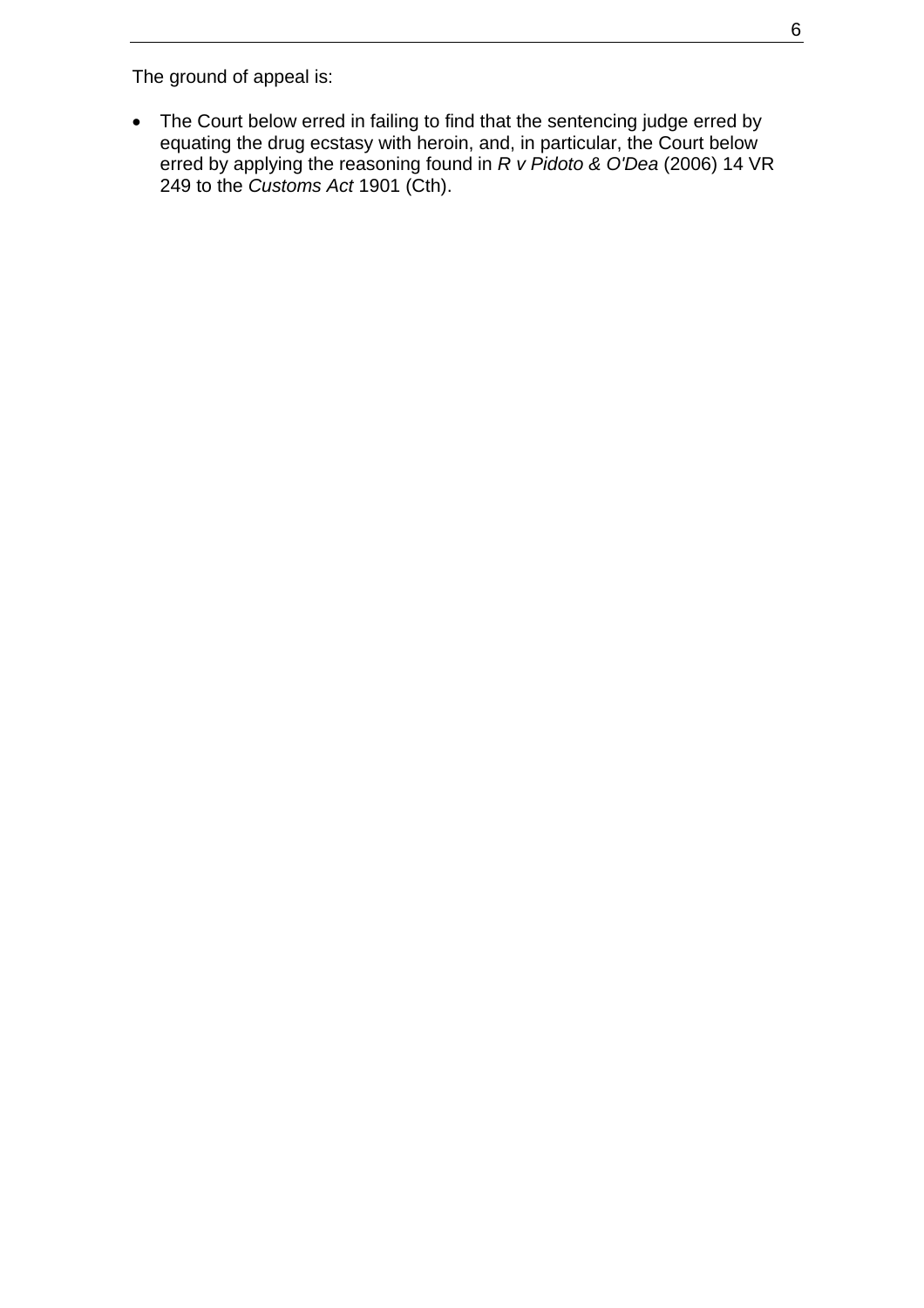### **DWYER v CALCO TIMBERS PTY LTD (M88/2007)**

Court appealed from:Court of Appeal of the Supreme Court of Victoria Date of judgment: 8 September 2006

Date special leave granted: 3 August 2007

On 27 March 2000 the appellant, employed as a driver and forklift operator for the respondent, was injured when his right arm was crushed by a crane. He underwent surgery and returned to work but was unable to drive either tray trucks or semi-trailers. He made an application pursuant to s 134AB(16)(b) of the *Accident Compensation Act* 1985 (Vic) ('the Act') for leave to bring proceedings for recovery of pain and suffering damages in respect of the injury suffered as a result of the accident, in the County Court of Victoria. In accordance with the definition contained in s 134AB(37) of the Act, he alleged that he suffered serious injury within paragraphs (a) and (b), namely permanent serious impairment or loss of function of the right upper limb and permanent serious disfigurement.

Judge Millane found that the appellant had suffered a permanent impairment of the right upper limb impacting on his life in the ways described by him, most of which were supported by medical evidence. However, when the consequences to the appellant of that impairment were compared with other cases in the range of possible impairments, her Honour was not satisfied that the impairment or loss of function could be described as at least very considerable, as required by the test established in *Humphries v Poljak* [1992] 2 VR 129. She made a similar finding on the issue of disfigurement.

The appellant appealed to the Court of Appeal (Maxwell P, Eames and Neave JJA). Section 134AD of the Act required the Court of Appeal to decide for itself whether the injury was a serious injury on the evidence. Eames JA (with whom Neave JA concurred) noted that the trial judge had advantages of substantial in-court demonstrations by the appellant of the extent of his disability and that appropriate weight had to be given to the advantages of the trial judge. His Honour further found that application of the criteria did not depend on any legal principle but rather on the opinion of a judge familiar with a range of conditions within which the particular condition occurs. The Court had to be persuaded that the Judge was wrong in her decision. Essentially, the appellant's complaint was that her Honour failed to give sufficient weight to the facts as she found them to be, and had she given appropriate weight she would have come to a different conclusion. In reaching his conclusion that there was no error in her Honour's decision, Eames JA referred to the fact that the appellant had not received treatment for some four years and that his treating surgeon reported that the fracture had united and that whilst he had been left with some elbow stiffness, it was a remarkably good result overall.

In relation to the disfigurement issue, the appellant argued that the findings made by her Honour must have led to the conclusion that he had a serious disfigurement within the meaning of the Act. Again, Eames JA noted that the assessment of the severity of a disfigurement necessarily involved a judgment. He was not persuaded that her Honour was wrong to conclude that it did not pass the threshold to become a serious disfigurement within the terms of the Act.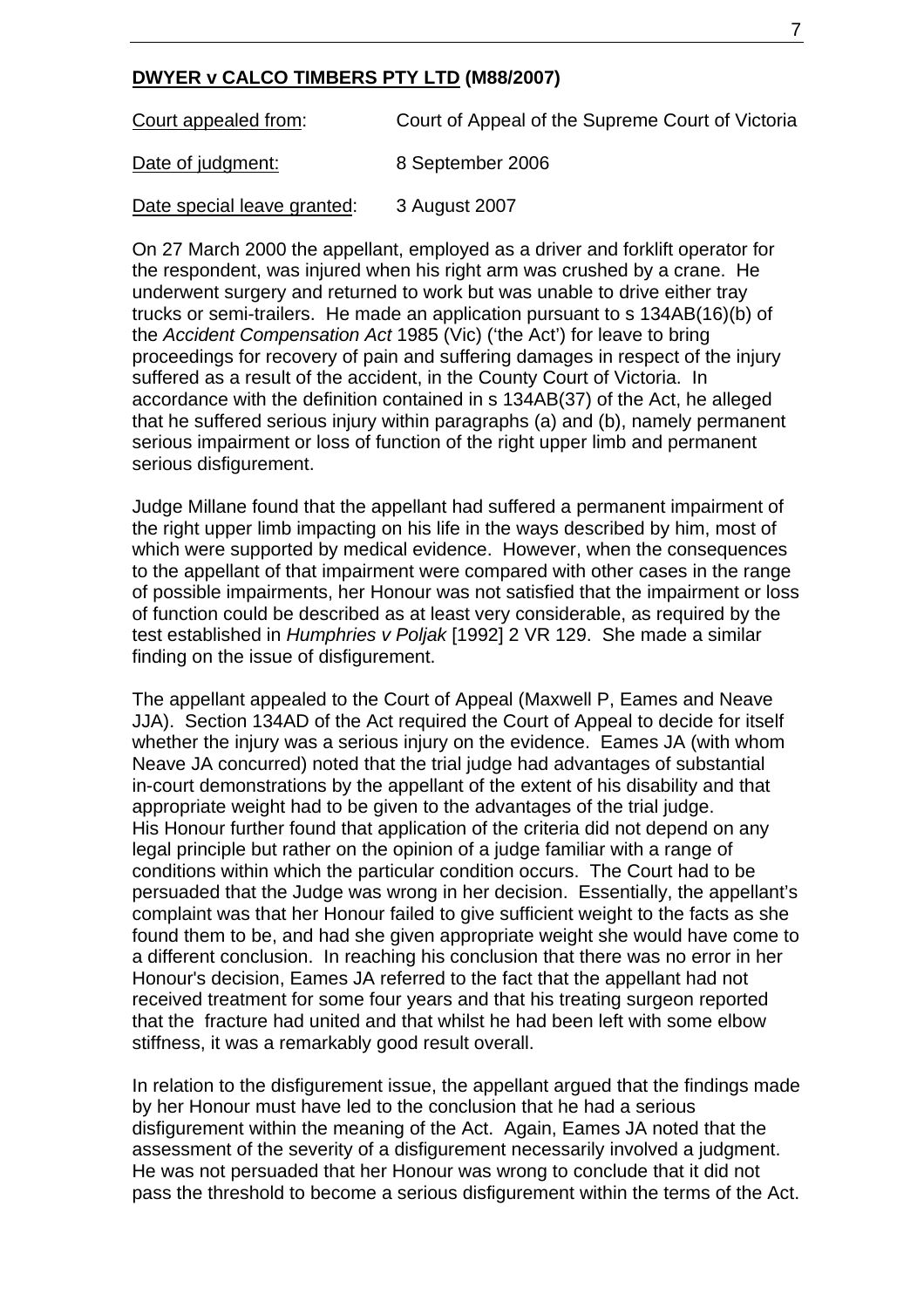The appellant also contended that Judge Millane's reasons for judgment were so inadequate as to fail to demonstrate the process of reasoning which led to her Honour's conclusion. Eames JA noted that there was no relevant factual dispute, nor was it a case where the Judge failed to set out her findings as to the consequences. His Honour noted that the assessment of whether an injury is serious was the daily task of County Court Judges and involved the making of a value judgment when one case is compared to the others in the Judge's experience. It was not a value judgment which needed to be attended by statements of principle, nor did it readily admit of explicit reasoning. In this case, having set out all of the facts on which the comparison with other cases and the assessment as to whether the injury was serious fell to be made, the value judgment could be stated simply and economically. Her Honour's reasons complied with s 134AE of the Act.

The grounds of appeal are:

- The Court of Appeal erred in its interpretation of s 134 AD of the *Accident Compensation Act* 1985 (Vic).
- The Court of Appeal erred in characterising the County Court as a "specialist tribunal".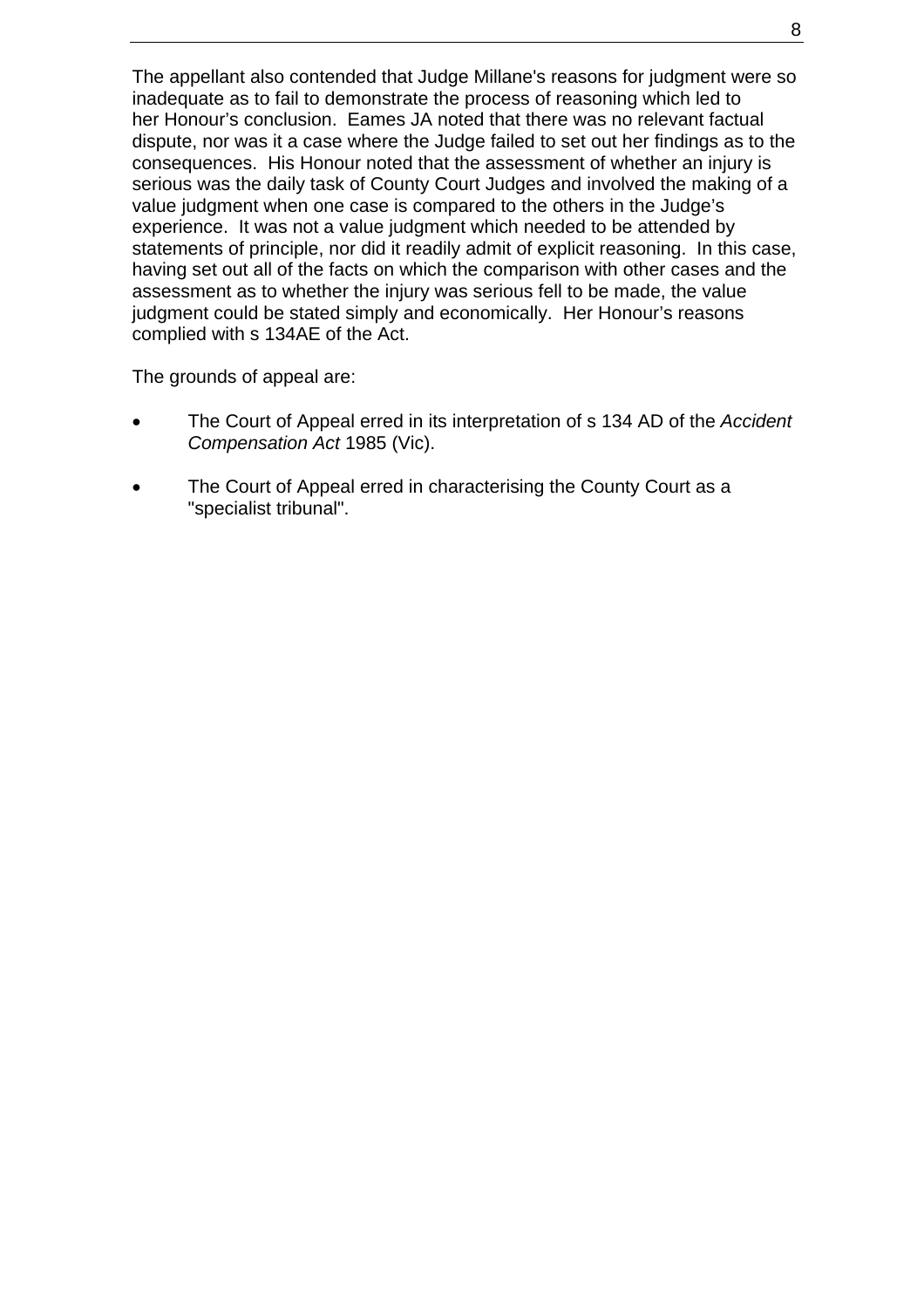### **AUSSIE VIC PLANT HIRE PTY LTD v ESANDA FINANCE CORPORATION LIMITED (M123/2007)**

| Court appealed from:        | Court of Appeal, Supreme Court of Victoria |
|-----------------------------|--------------------------------------------|
| Date of judgment:           | 14 June 2007                               |
| Date special leave granted: | 5 October 2007                             |

On 3 April 2006 the appellant applied pursuant to s459G of the *Corporations Act* 2001 (Cth) to set aside a statutory demand dated 8 March 2006 by which the respondent sought recovery of some \$400,000 under various finance contracts.

On 20 June 2006 Master Efthim dismissed the application and extended time for compliance with the statutory demand until 4 July. On 26 June the appellant appealed against the Master's decision within time and prior to the expiry of the 4 July date. The appeal was accompanied by an application for extension of time for compliance. An appeal from a decision of a Master is a hearing *de novo* of the application to the Master. On 28 July Whelan J dismissed the appeal as incompetent, without considering the merits, on the basis that the time for compliance with the statutory demand had expired and that he had no power to grant an extension of time for compliance after the expiry of the original extension granted by the Master. Whelan J considered that he was bound by the decision of the Court of Appeal in *Buckland Products Pty Ltd v Deputy Commissioner of Taxation* [2003] VSCA 85.

The appellant appealed, foreshadowing a challenge to *Buckland.* A bench of five justices was convened to hear the appeal. On 14 June 2007, the Court of Appeal, by majority, dismissed the appeal. Maxwell P & Neave JA would have allowed the appeal; Chernov, Nettle & Ashley JJA delivered separate reasons for judgment for dismissing the appeal. Maxwell P & Neave JA held that, while there was a series of single judge decisions (commencing *Livestock Traders International P/L v BUI* (1996) 22 ASCR 51) that the power to extend and to further extend the period for compliance cannot be exercised after the time for compliance had expired, those decisions were wrong and ought not be followed. They were of the view that *Buckland* was distinguishable as it was concerned only with the interpretation of s459F (2)(a)(ii) of the *Corporations Act* 2001 (Cth), whereas in the present matter s459F (2)(a)(i) was engaged. Chernov JA also agreed that *Buckland* was distinguishable, but concluded that once the period specified has expired the Court does not have the power to extend it under s459F (2)(a)(i) or at all. Nettle JA considered that the preferable construction of s459F (2)(a)(i) was that an order extending time for compliance may be made after the time has expired, but he was not prepared to depart from previous single judge decisions of the Court in the interests of national uniformity. Ashley JA also considered that *Buckland* was distinguishable. Ashley JA agreed with the reasoning of Maxwell P & Neave JA, but he was of the view that the proper course was that proposed by Nettle JA in dismissing the appeal.

The grounds of appeal include:

• The Victorian Court of Appeal erred in its construction of s459F(2)(a)(i) of the *Corporations Act* 2001 (Cth) by holding that a judge had no power to grant an extension of time within which a company could comply with a statutory demand after the expiry of the original extension period.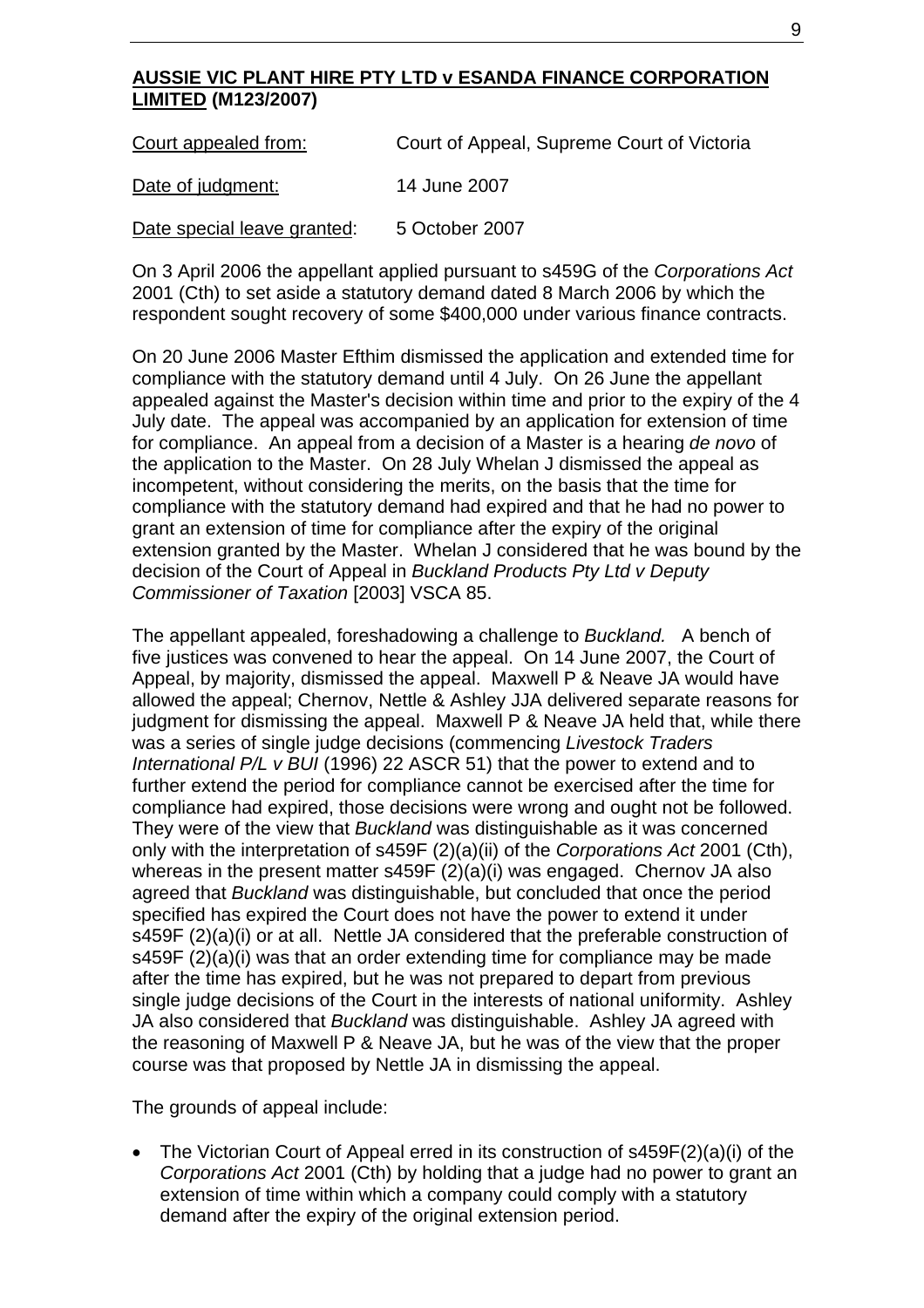# **ALINTA LGA LIMITED (FORMERLY THE AUSTRALIAN GAS LIGHT COMPANY) & ANOR v MINE SUBSIDENCE BOARD (S520/2007)**

Court appealed from: New South Wales Court of Appeal

Date of judgment: 3 May 2007

Date of grant of special leave: 5 October 2007

This matter concerns the construction of sections 12 and 12A of the *Mine Subsidence Compensation Act* 1961 (NSW) ("the Act"). It also concerns the issue of whether decisions of the Mine Subsidence Board ("the Board") give rise to a right of appeal to the Land & Environment Court ("LEC").

The Appellant built and operates a natural gas pipeline in an area subsequently affected by mining subsidence. It undertook necessary preventative work and it then made a claim for compensation.

Section 15(5)(b) of the Act provides that where the Board did not grant approval to damaged improvements, no claim for compensation can be entertained unless a section 15B(3A) certificate is granted. The Board refused to grant that certificate and it also refused to entertain the compensation claim by reason of section 15(5)(b). It also expressed the view that sections 12 and 12A would only apply in respect of subsidence that had already taken place.

Section 12B of the Act provides for appeals to the LEC by persons claiming compensation under sections 12 or 12A:

"against the decision of the Board:

- (a) as to whether damage has arisen from subsidence or could reasonably have been anticipated, or
- (b) as to the amount of the payment from the fund"

Alinta asserted 3 appellable decisions. These were the refusal to issue the certificate, the refusal to entertain a compensation claim, and the view that section 12A did not apply to anticipated subsidence. At a preliminary hearing on jurisdiction, Biscoe J held that the 3rd matter came within section 12B(a).

The Court of Appeal (Hodgson & Tobias JJA, Handley AJA) unanimously held that the Board's view on anticipated subsidence was not an independent reason and was not relevantly a "decision" pursuant to section 12B. The majority (Hodgson JA dissenting) also held that the decision to refuse the section 15B(3A) certificate, and to refuse the compensation claim in its absence, did not engage any right of appeal under section 12B. Hodgson JA held that section 12B(a) should be given a wider interpretation because the alternative (relying on judicial review) was unsatisfactory.

The grounds of appeal include:

- The Court of Appeal erred in not considering the true legal effect of the decision of the Respondent in "not entertaining" the Appellant's claim for compensation.
- The Court of Appeal erred in not accepting that the reason offered by the Respondent for "not entertaining" the Appellant's claim, namely the non-issue